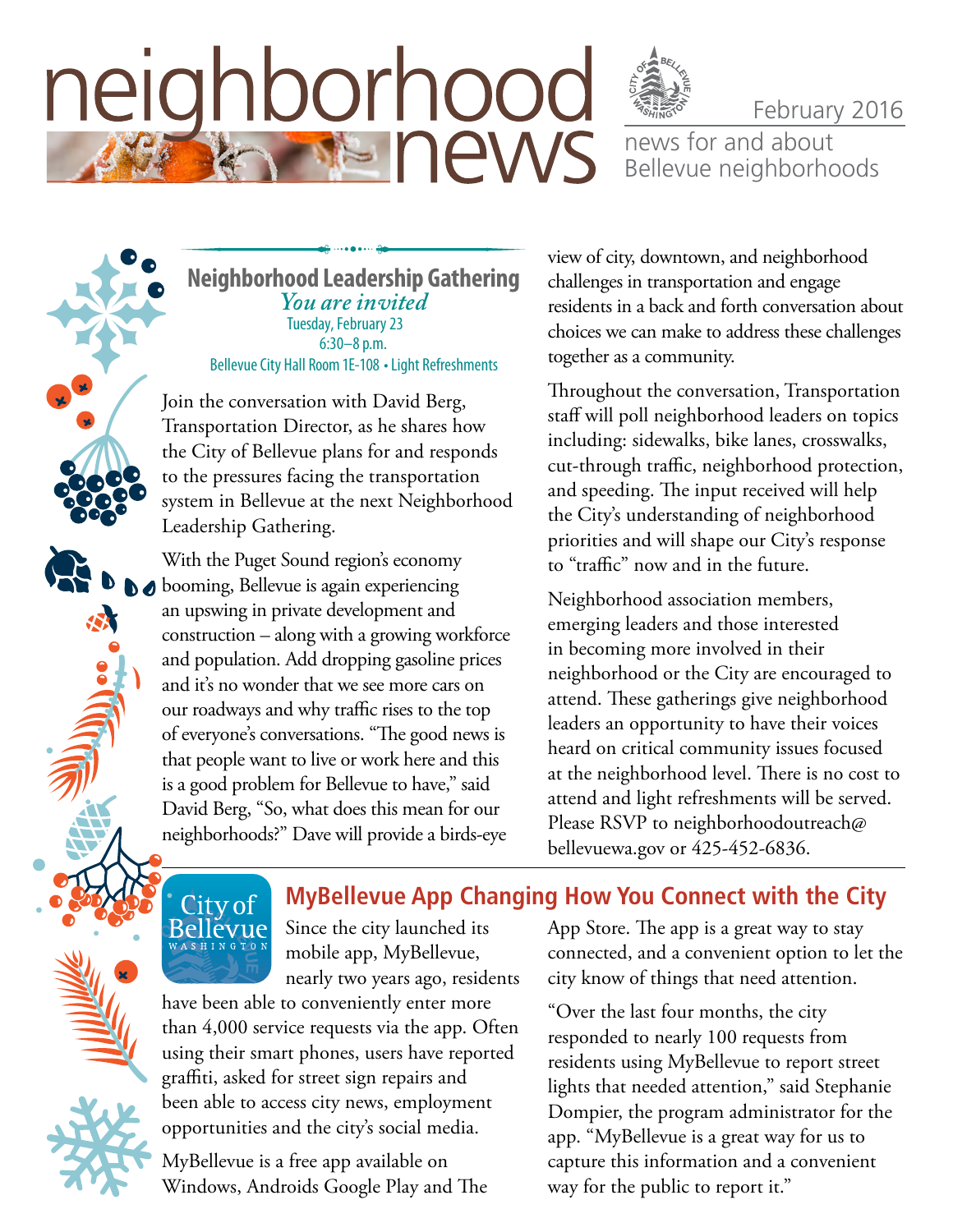### **Public Invited to Comment on Energize Eastside Draft EIS**



#### *Tuesday, March 1, 6-9 pm Bellevue City Hall*

The Phase 1 draft environmental review of Energize Eastside, PSE's proposal to build a new electric substation and approximately 18 miles of high-capacity electric transmission lines from Renton to Redmond, is now available for public comment. It includes four alternatives.

Residents will have an opportunity to learn more and comment at an open house and public hearing at City Hall early March. The meeting will begin with a 30 minute open house, followed by a short presentation and an oral comment period.

Energize Eastside is intended to address a deficiency in electrical transmission capacity that could begin in 2017. The Environmental Impact Statement (EIS) is led by the City of Bellevue in cooperation with Kirkland, Newcastle, Redmond and Renton.

In addition to the March 1 open house in Bellevue, the same information and opportunities will be provided at the following other public meetings:

- Kirkland Justice Center, 11750 NE 118th St., Kirkland, Feb. 23, 6-8 p.m.;
- Renton City Hall, 1055 S. Grady Way, Renton, Feb. 25, 6-8 p.m.;
- Newcastle Elementary School, 8440 136th Ave. SE, Newcastle, Feb. 27, 2-4 p.m.;
- Redmond City Hall, 15670 NE 85th St., Redmond, Feb. 29, 6-8 p.m.; and

Please note that you only have to attend one meeting for your comment to be received. Comments may be submitted orally at the public hearings or in writing. The deadline for submitting comments is March 14.

Resident also have the following options to comment:

**Online at:** [www.EnergizeEastsideEIS.org](http://www.EnergizeEastsideEIS.org)

**By email to:** [Info@EnergizeEastsideEIS.org](mailto:Scoping@EnergizeEastsideEIS.org)

#### **By mail to:**

City of Bellevue Development Services Department Attn: Heidi M. Bedwell 450 110th Ave. NE Bellevue, WA 98004

The Energize Eastside EIS is not a permit. It is one of many sets of information permitting agencies will consider as they decide whether to approve the project and issue necessary permits. The EIS process is a separate requirement that must be completed before any permits may be issued.

The EIS is a two-phased process providing environmental review of PSE's proposal and alternatives. Phase 1 focuses on the programmatic aspects of the project, including whether or not the type of project PSE has proposed is the best way to improve electrical grid reliability for Eastside communities and what other types of solutions should be explored.

Scoping for Phase I is now complete, and the Draft EIS was released for public comment on Jan. 28. A complete project description and the Phase I draft, including the studied alternatives, are available at [www.](http://www.EnergizeEastsideEIS.org) [EnergizeEastsideEIS.org.](http://www.EnergizeEastsideEIS.org)

For the second phase of environmental analysis the Environmental Coordinator will select among the alternatives evaluated in the Phase 1 DEIS and examine projectlevel alternatives, including possible alternate locations for project components. There will be multiple opportunities for public comment during Phase 2. Scoping for Phase 2 is anticipated to begin this spring.



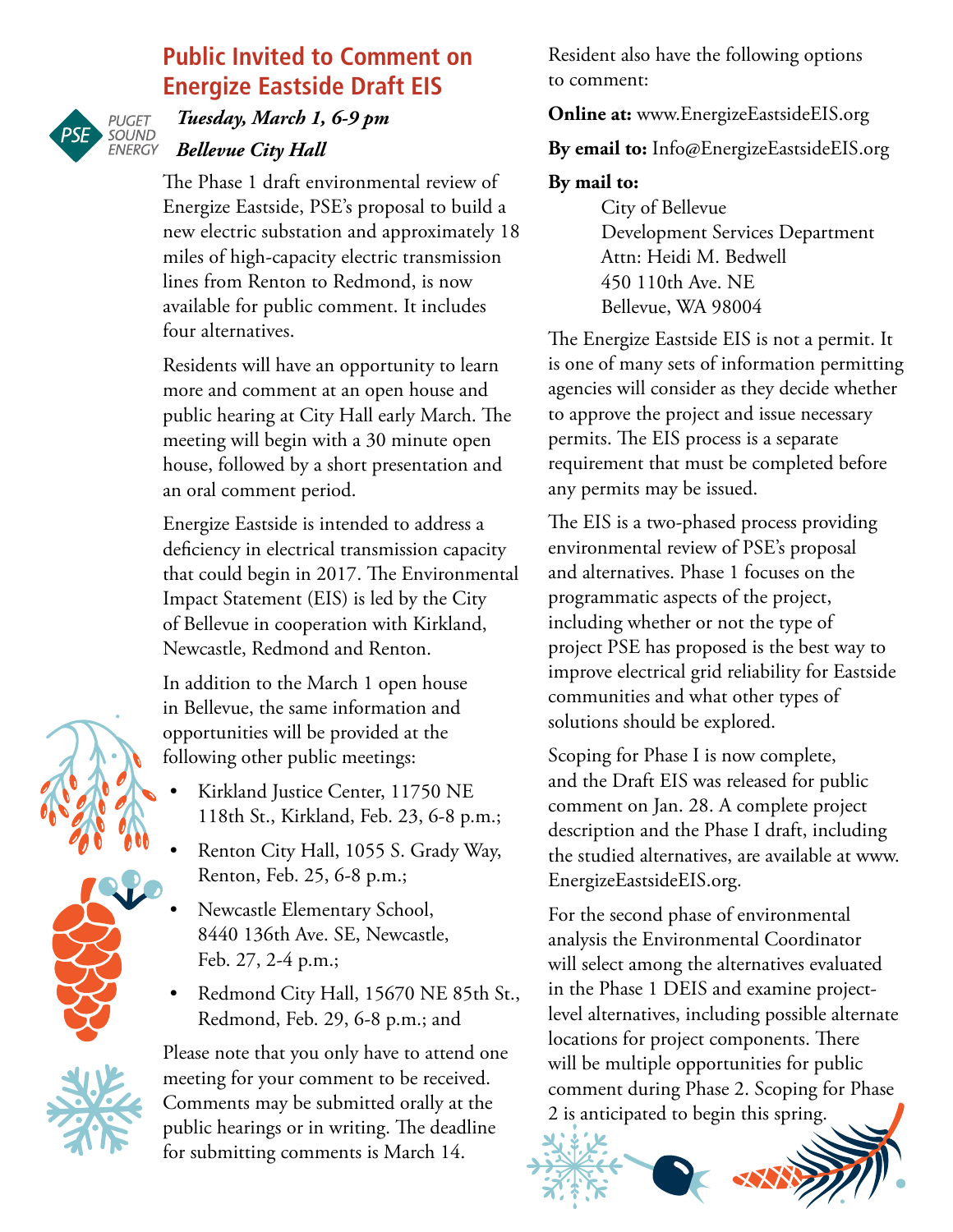# **TRAFFIC CORNER**

## **123rd Ave SE Sidewalk and Traffic Improvement Project**

A new neighborhood sidewalk and traffic improvement project in Woodridge are being built this winter. The five foot, 0.4 mile sidewalk—funded through the Neighborhood Sidewalk Program—will connect existing sidewalk on the east side of 123rd Ave SE between SE 20th Pl and SE 26th St. The sidewalk will help to get students walking to and from nearby Woodridge Elementary school and other neighborhood destinations, such as the Norwood Swim Club.

In 2007 the Neighborhood Sidewalk Program was established to help address the sidewalk needs and priorities of the city's many neighborhoods. Candidate sidewalk projects have been frequently requested and/ or long supported by the residents in the community; however, in most cases these projects are too small to compete with larger projects for funding and too large to be completed by other capital programs such as the Neighborhood Enhancement Program and/or the Pedestrian and Bicycle Access Improvements Program

The traffic improvement project, along the same corridor as the sidewalk, will help to reduce the speed of people driving. Speed studies revealed that people are driving too fast along this residential street, especially in the school zone. City staff worked closely with a group of resident volunteers—in the form of a traffic committee—to develop the traffic improvement project. A landscaped neighborhood traffic circle will be built at 123rd Ave SE and SE 21st St along with a series of landscaped curb extensions and medians between SE 20th Pl and the Norwood Swim Club. These elements will visually narrow the roadway opposed to vertical measures such as speed humps; the traffic committee did not favor additional speed humps in the neighborhood.

Construction is expected to last through spring and into summer. Please use caution, drive safely, and obey flaggers directing motorists through the construction zone. Pay close attention to people walking and biking in the area.